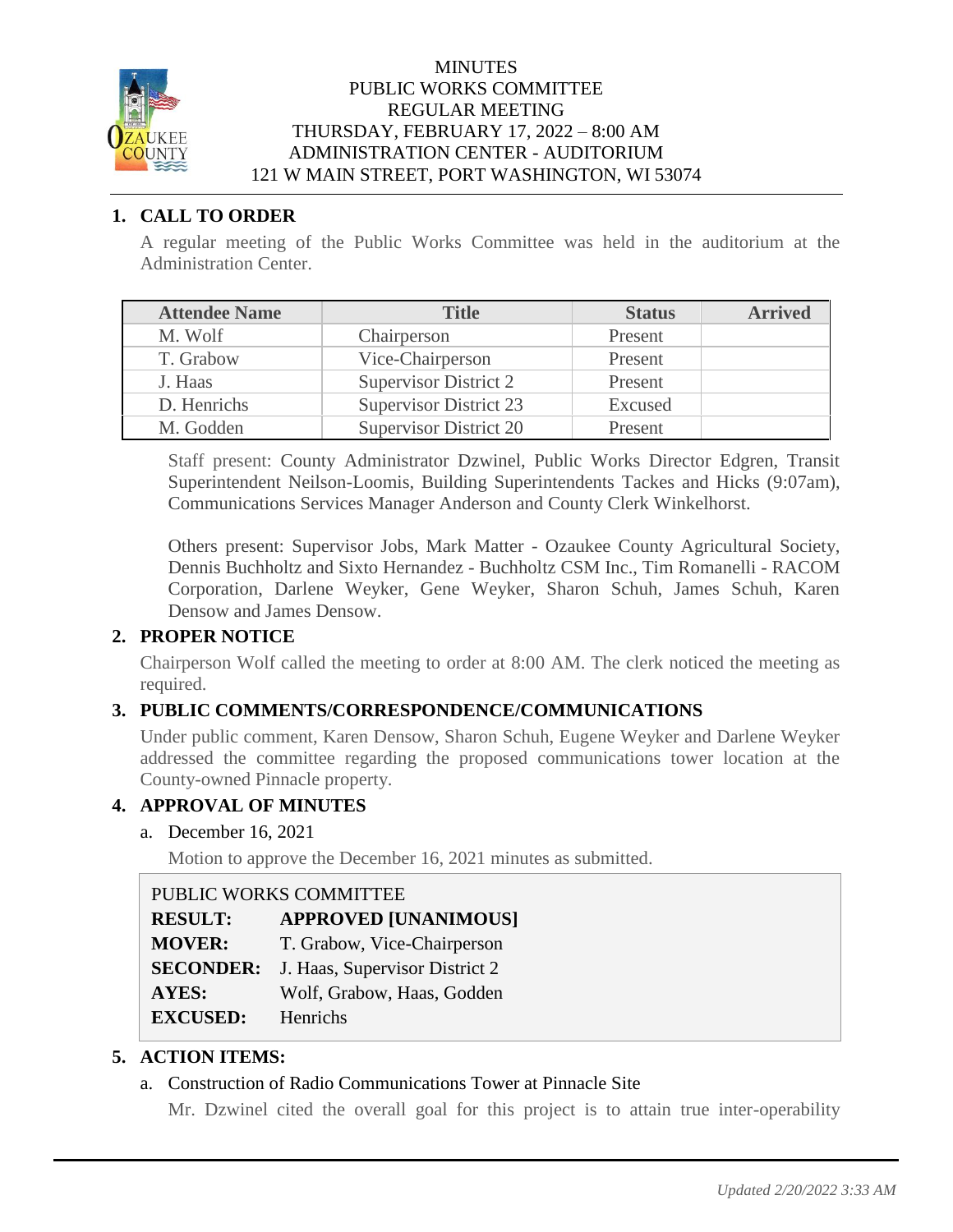between Ozaukee and Washington Counties.

Mr. Dzwinel identified the long-term goals, location of current towers, Ozaukee and Washington Counties coverage needs, locations considered, and zoning restrictions.

Mr. Romanelli reviewed the PowerPoint presentation, that was included in the packet, which included the History of the System, Current and Proposed Coverage, Advantages to Upgraded Design, Site Choices, Radio Spectrum, Radio Tower Concerns, and best location to attain the overall goal.

Supervisor Jobs, Natural Resources Committee Chairperson, spoke to the original location at the Pinnacle Site and the concerns of the neighbors. She also expressed her support for the change to the current location on the Pinnacle Site.

Motion to approve the proposed location of a communications tower at the Pinnacle Site on the western edge of the property.

| PUBLIC WORKS COMMITTEE |                                   |
|------------------------|-----------------------------------|
| <b>RESULT:</b>         | <b>APPROVED [UNANIMOUS]</b>       |
| <b>MOVER:</b>          | T. Grabow, Vice-Chairperson       |
| <b>SECONDER:</b>       | M. Godden, Supervisor District 20 |
| <b>AYES:</b>           | Wolf, Grabow, Haas, Godden        |
| <b>EXCUSED:</b>        | Henrichs                          |

b. Recommendation of Public Works Project Submittals to the Executive Committee 9:07 AM Building Superintendent Hicks joined the meeting.

Mr. Dzwinel reviewed the projects and the staff recommendations.

Discussion on the boiler replacement project, Justice Center tuck pointing, and Fairgrounds equipment.

Motion to support the staff recommendations as proposed for the Justice Center Tuck Pointing and the Administration Center Boiler Replacement for consideration by the Executive Committee.

# PUBLIC WORKS COMMITTEE **RESULT: APPROVED AND FORWARDED [UNANIMOUS] Next: 2/28/2022 3:00 PM MOVER:** J. Haas, Supervisor District 2 **SECONDER:** T. Grabow, Vice-Chairperson **AYES:** Wolf, Grabow, Haas, Godden **EXCUSED:** Henrichs

# **6. FACILITIES MANAGEMENT**

- *a. Action Items:*
	- 1. Fairgrounds: Pavilion Office Remodel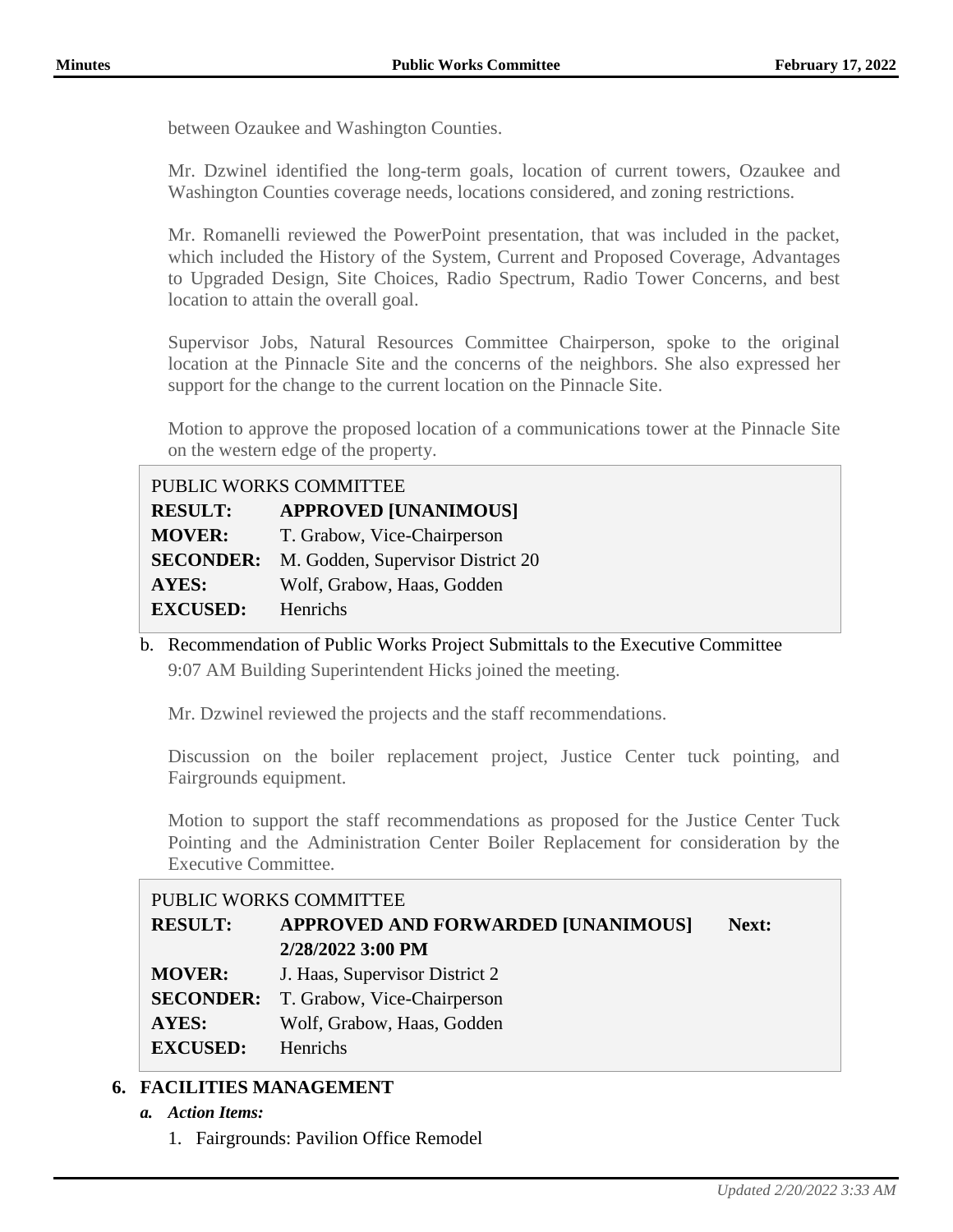Mr. Matter addressed the committee explaining the proposed project and reiterated the support of the Ozaukee County Fair Association for the improvement costs.

Motion to approve the Fair Association Pavilion Office Improvements.

| PUBLIC WORKS COMMITTEE |                                |
|------------------------|--------------------------------|
| <b>RESULT:</b>         | <b>APPROVED [UNANIMOUS]</b>    |
| <b>MOVER:</b>          | T. Grabow, Vice-Chairperson    |
| <b>SECONDER:</b>       | J. Haas, Supervisor District 2 |
| <b>AYES:</b>           | Wolf, Grabow, Haas, Godden     |
| <b>EXCUSED:</b>        | Henrichs                       |

#### *b. Management/Financial/Informational Reports*

#### 1. Facilities Financial Reports

Question on Fairgrounds revenue line item for public charges. Suggestion to look at reducing the projected amount next year.

### **7. TRANSIT SERVICES**

#### *a. Action Items:*

#### 1. Purchase of ADA Minivan

Ms. Neilson-Loomis explained that after the committee approved the purchase of two (2) ADA minivans in December and the State contracts were canceled, she was able to secure two vehicles from A&J Mobility. One minivan was purchased at a cost of \$56,025. The total budgeted amount for two minivans was \$79,940. The current price for the second ADA minivan is \$57,025 which would be over the total budget allowed for the purchase of two. The cost for the 2021 models has increased by 40%. The total additional cost to the County would be \$11,205 for the two vehicles.

Discussion on the necessity of purchasing a vehicle at this time, available drivers, and ridership.

Motion to approve the award of the contract to A&J Mobility for the purchase of one ADA minivan.

| PUBLIC WORKS COMMITTEE |                             |
|------------------------|-----------------------------|
| <b>RESULT:</b>         | <b>APPROVED [3 TO 1]</b>    |
| <b>MOVER:</b>          | T. Grabow, Vice-Chairperson |
| <b>SECONDER:</b>       | M. Wolf, Chairperson        |
| <b>AYES:</b>           | Wolf, Grabow, Godden        |
| <b>NAYS:</b>           | Haas                        |
| <b>EXCUSED:</b>        | Henrichs                    |

#### *b. Management/Financial/Informational Reports*

1. Transit Financial Report

There were no questions.

2. Transit Quarterly Ridership Report Q4 2021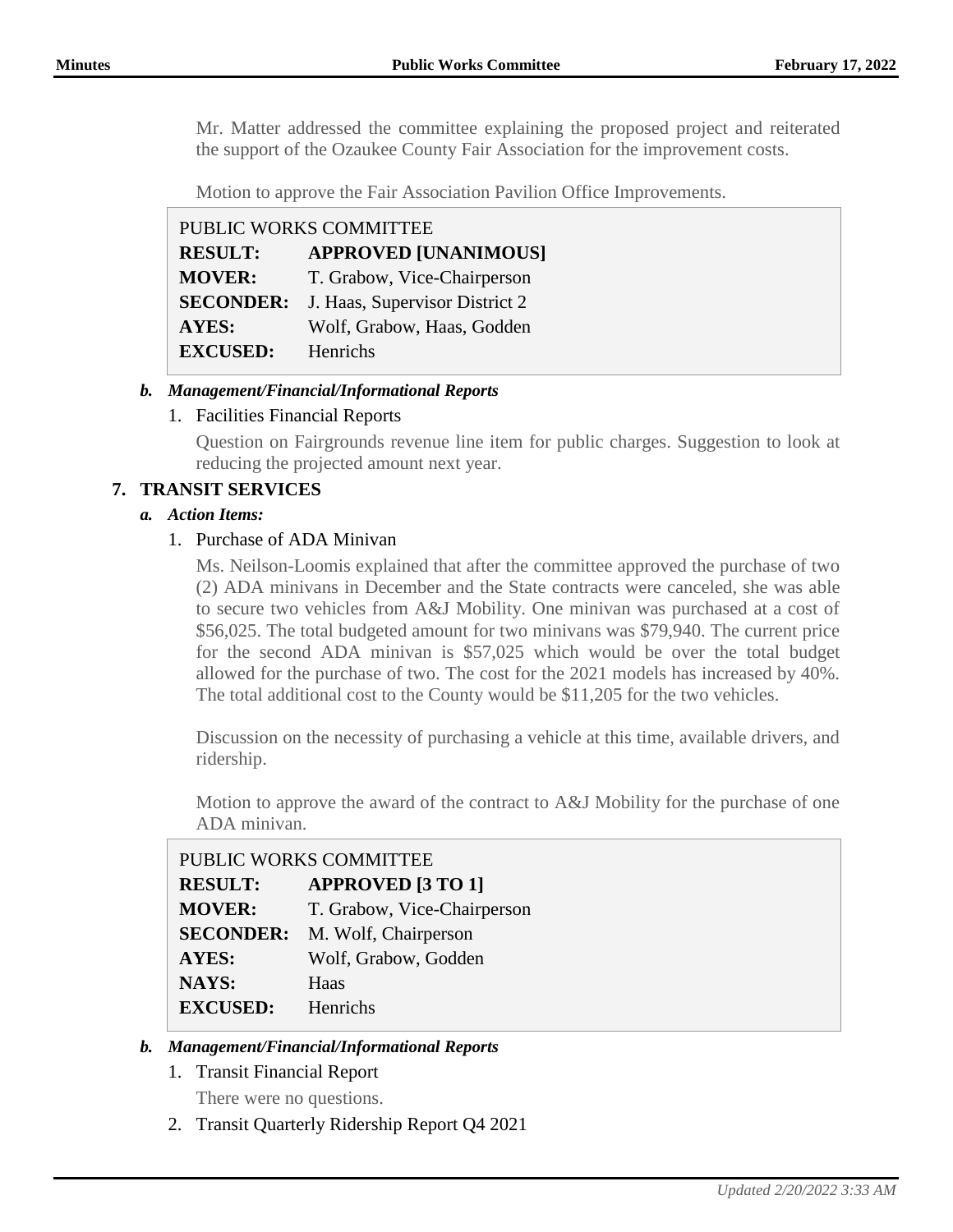Mr. Edgren reported that MCTS has suspended the Express Bus service until March 7. Discussion on the effect of the marketing campaign, ridership, and next steps to consider.

Ms. Neilson-Loomis reviewed the quarterly ridership report on Shared Ride Taxi and Cross-County pilot program.

### **8. HIGHWAYS**

- *a. Action Items:*
	- 1. CTH H High Risk Rural Road Program

Motion to authorize the Highway Commissioner to approve WisDOT's State-Municipal Agreement for the CTH H Safety Improvements HRRRP project.

### PUBLIC WORKS COMMITTEE

| <b>RESULT:</b>   | <b>APPROVED [UNANIMOUS]</b>    |
|------------------|--------------------------------|
| <b>MOVER:</b>    | T. Grabow, Vice-Chairperson    |
| <b>SECONDER:</b> | J. Haas, Supervisor District 2 |
| <b>AYES:</b>     | Wolf, Grabow, Haas, Godden     |
| <b>EXCUSED:</b>  | Henrichs                       |

#### 2. 2022 Highway Equipment Purchase

Motion to authorize the Highway Commissioner to purchase, within budget, the Truck Mounted Attenuator, Sign Truck and Tractor with Mower Attachments at his discretion.

| PUBLIC WORKS COMMITTEE |                                                    |
|------------------------|----------------------------------------------------|
| <b>RESULT:</b>         | <b>APPROVED [UNANIMOUS]</b>                        |
| <b>MOVER:</b>          | T. Grabow, Vice-Chairperson                        |
|                        | <b>SECONDER:</b> M. Godden, Supervisor District 20 |
| <b>AYES:</b>           | Wolf, Grabow, Haas, Godden                         |
| <b>EXCUSED:</b>        | Henrichs                                           |

### 3. CTH NN & CTH Y Right-of-Way Acquisition Contract

Mr. Edgren distributed and reviewed a revised support document reflecting the results of the proposals and recommendation from the Selection Committee. Two (2) firms submitted proposals: The Highland Group and Steigerwaldt Land Services.

Motion to approve the Public Works Director to contract with Highland Group for CTH NN & CTH Y Right-of-Way Acquisition.